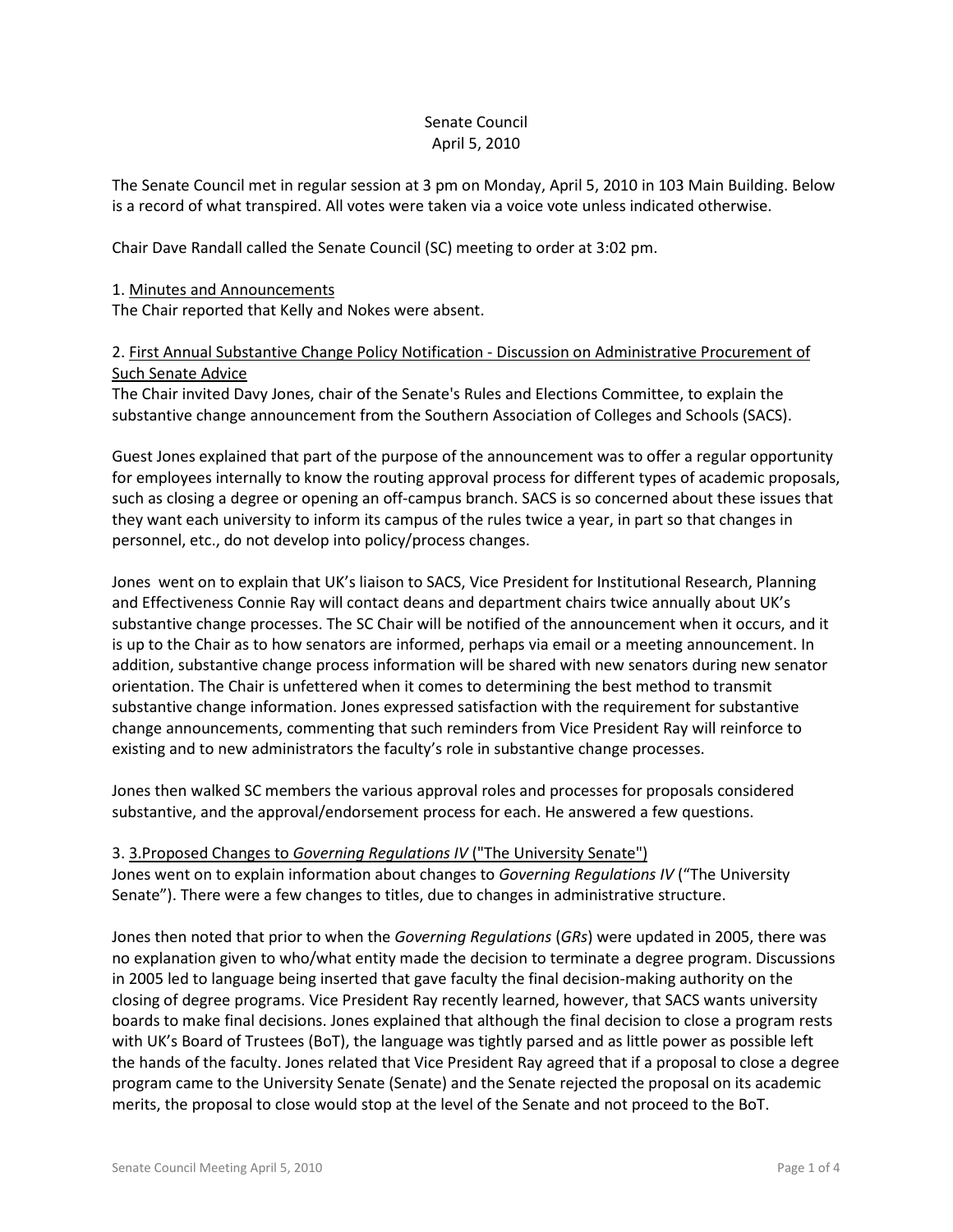In response to Grossman, Jones explained that degree-granting programs were the curricular process affected by the revision, and that faculty still controls the academic aspects of other things. Jones answered additional questions from SC members.

After discussion ceased, SC members agreed that it was unnecessary to send the proposed changes to *GR IV* to the Senate for endorsement since the changes were largely clerical (titles) or mandatory (SACS requirement). The Chair opined that he understood from SC members that the Senate should be informed, but not asked to vote on the issue; SC members concurred.

# 4. 4.Advising Network Calendar Discussion

The Chair suggested that Chappell explain the item, and Chappell did so. He also explained the comments from various queried campus groups. After his explanations, he summed up by saying that faculty were largely opposed to a shortened summer break, which would decrease summer research hours, as well as concerns that the rationale for the proposal was just not strong enough.

SC members then discussed the proposal and the comments. Eventually, Chappell **moved** that the SC not consider the calendar proposal from the Advising Network further, and that it be returned to the Advising Network with a recommendation that other ways (than changing the academic calendar) be found to address the difficulties advisors face around the winter holidays when faculty do not turn grades in within 72 hours. Grossman **seconded**. Grossman commented that even though nationwide health care reform was incredibly complex, it was eventually dealt with, unlike proposed changes in the UK academic calendar. He noted that there was probably no such thing as a perfect academic calendar, although revising the academic calendar was still worth discussing, just in a different fashion.

#### After brief discussion, a **vote** was taken and the motion **passed** with none opposed.

There was some subsequent discussion about the possibility of Grossman and the students developing a carefully written calendar proposal. It seemed likely that such discussions would occur.

Jensen **moved** that the SC lead an education project to help faculty understand the importance of submitting final grades in a timely manner, particularly during the fall semester, and that the Office of the Provost be asked to do the same, through communications with deans and department chairs. Grossman **seconded**. After brief discussion, a **vote** was taken and the motion **passed** with none opposed. It was determined that Anderson and Jensen would organize such educational efforts, with a report back to the SC prior to semester's end.

#### 5. 5.Discussion on Revised *Administrative Regulations 2:9* ("Lecturer Title Series")

Provost's Liaison Greissman reported on the very good input he received after the SC suggested vetting the proposed changes with senators and faculty councils. He particularly noted the outstanding service given to the *Administrative Regulations*/*Governing Regulations* workgroup by Kaveh Tagavi (EN/Mechanical Engineering and former SC chair) for the past several years.

Greissman then went over the changes made since the last review by the SC, and answered many questions. SC members were satisfied with his responses.

Eventually, Grossman **moved** to endorse the proposed changes to *Administrative Regulations 2:9* ("Lecturer Title Series") and send them to the Senate with a positive recommendation. Chappell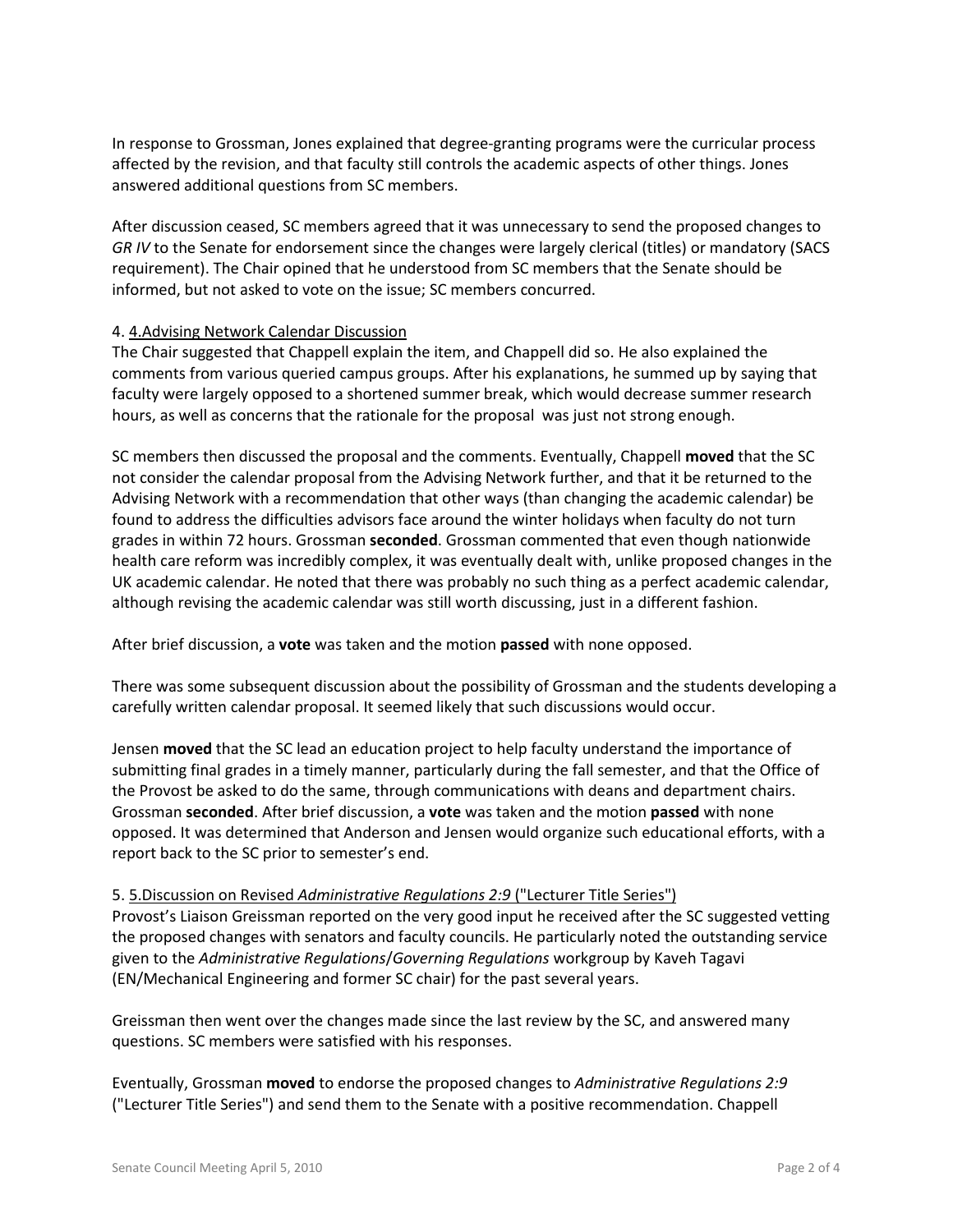**seconded**. There being no further discussion, a **vote** was taken and the motion **passed** with none opposed.

#### 6. UK May 2010 Degree List

Anderson **moved** to approve UK's May 2010 degree list, and send it to the Senate for a vote by the elected faculty senators. Kirk **seconded**. There being no further discussion, a **vote** was taken and the motion **passed** with none opposed.

The Chair noted that the degree list was organized by department this time, and said he would send a thank-you missive to the Registrar's office, specifically to Jacquie Hager.

### 8. Proposed New Name for Cardiovascular Research Center

The Chair shared that it was possible he could be perceived as having a conflict of interest with respect to renaming the Cardiovascular Research Center (CRC), so he asked Swanson to take over the duties of the Chair, which she did.

SC members discussed the proposal to rename the CRC, and expressed some concern over the issue of naming a unit after a current employee, and the issue of who would have control over the donated funds. SC members felt uncomfortable being placed in a position whereby they needed to offer endorsement on behalf of the Senate regarding the academic merits of such a name change, because of the need for approval prior to the Senate meeting.

Ultimately, Grossman **moved** to endorse the renaming of the Cardiovascular Research Center to the Dr. Sibu and Becky Saha Cardiovascular Research Center, on behalf of the Senate. Jensen **seconded**. There being no additional discussion, a **vote** was taken and the motion passed with a majority in favor and two abstentions.

Grossman **moved** that the Chair work with the administration to establish a joint academic and administrative committee to formulate a policy on the naming and renaming of educational units. Jensen **seconded**. There being no discussion, a **vote** was taken and the motion **passed** with none opposed.

Chair Swanson noted that it was possible the SC could discuss the proliferation of centers across campus, and informal suggestions from the vice president for research, James Tracy, on setting up criteria by which to evaluate the effectiveness of centers. She then returned chair duties to the Chair.

#### 10. Tentative Senate Agenda for April 12

After some discussion, it was determined that tentative agenda item number seven should be removed and a reminder to senators about new business added. The Chair noted that he would specifically check for quorum at the beginning of the Senate meeting.

#### 9. Winter Intersession - Additional Information

Associate Provost for Undergraduate Affairs Mike Mullen presented data, as previously requested by members of SC, to the effect that student performance in courses offered in Winter Intersessions, to date, had not differed markedly from grades for those same courses taken during spring or fall terms, and that, financially, Winter Intersession was viable.